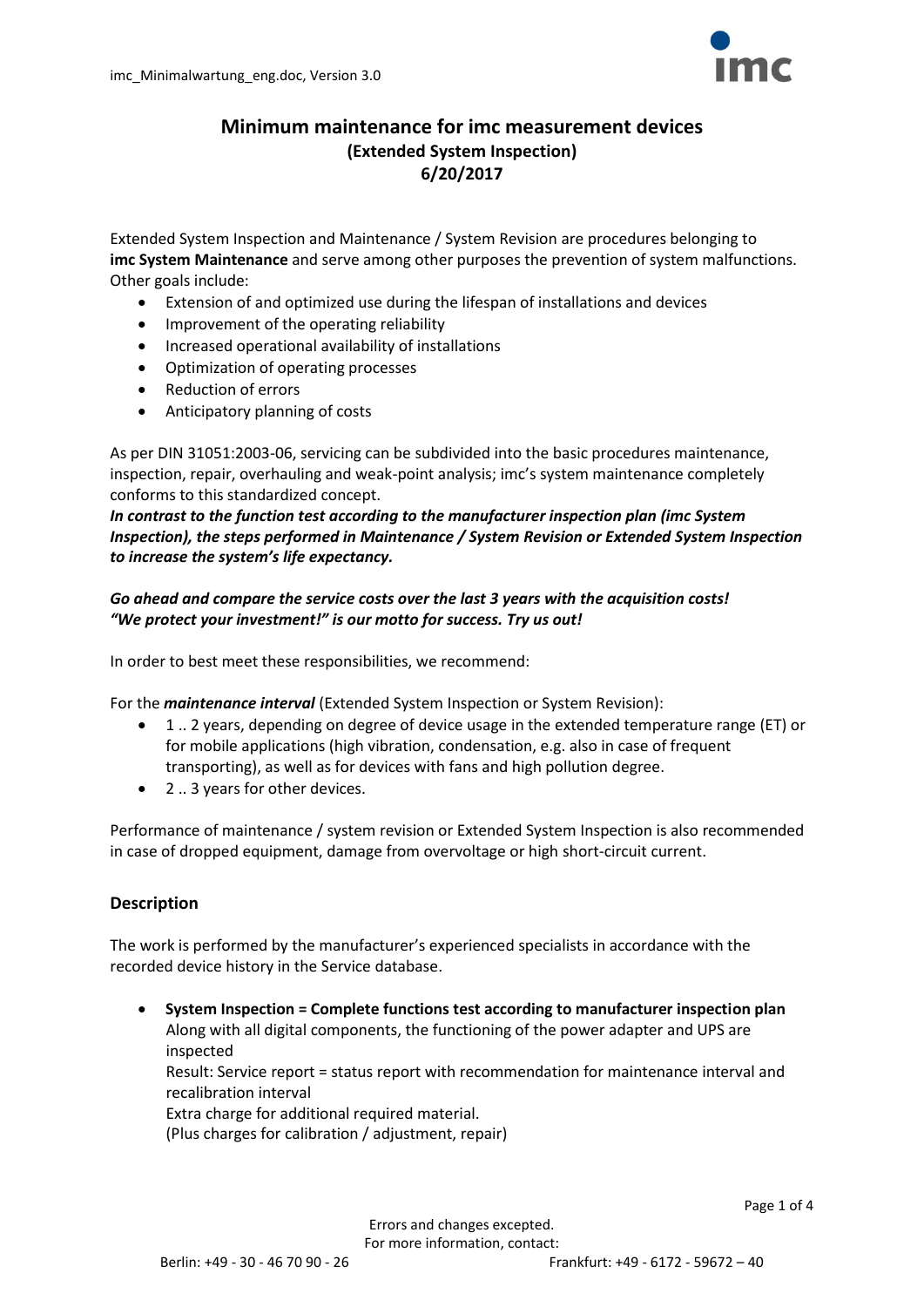

### *Typical work includes:*

- visual inspection
- $\checkmark$  verify and save the device configuration
- $\checkmark$  check our service database for reported errors concerning the device
- $\checkmark$  check internal supply voltages<br> $\checkmark$  check the UPS function <sup>1</sup>
- check the UPS function $1$
- $\checkmark$  check internal battery for system clock<br> $\checkmark$  check the measurement channels regar
- $\checkmark$  check the measurement channels regarding noise, offset and function  $\checkmark$  function test of analog output
- $\checkmark$  function test of analog output<br> $\checkmark$  function test of digital channel
- $\checkmark$  function test of digital channels (incremental encoder, digital In- and Output, field bus)<br> $\checkmark$  scandisk of hard disk and formatting if necessary
- Scandisk of hard disk and formatting if necessary
- $\checkmark$  on request software update
- $\checkmark$  device cleaning on the outside
- for devices with 230 V power supply: performance of VDE safety inspection in accordance with DGUV 3 (formerly BGV A3 - VBG 4) or DIN EN 61010-1
- $\checkmark$  service report

### *=> When should Extended System Inspection be performed?*

In conjunction with calibration, we recommend every 1 .. 2 years depending on the device's workload

 $\overline{a}$ 

<sup>&</sup>lt;sup>1</sup> Devices with the optional UPS-function have rechargeable batteries. This internal auxiliary battery is automatically charged upon applying power with the device switched on. Due to the inevitable discharging, it is recommended to connect the power supply at the latest after six months even if the device is left deactivated.

If the UPS is needed often (many charging and discharging cycles), the lifespan depends on the amount of discharging (does the UPS run down only briefly or is the battery totally discharged each time?). The manufacturer promises 200 cycles at 100% discharge and 1200 cycles at 30% discharge and 25°C. With devices in the extended temperature range, we recommend checking the buffering capacity at frequent intervals.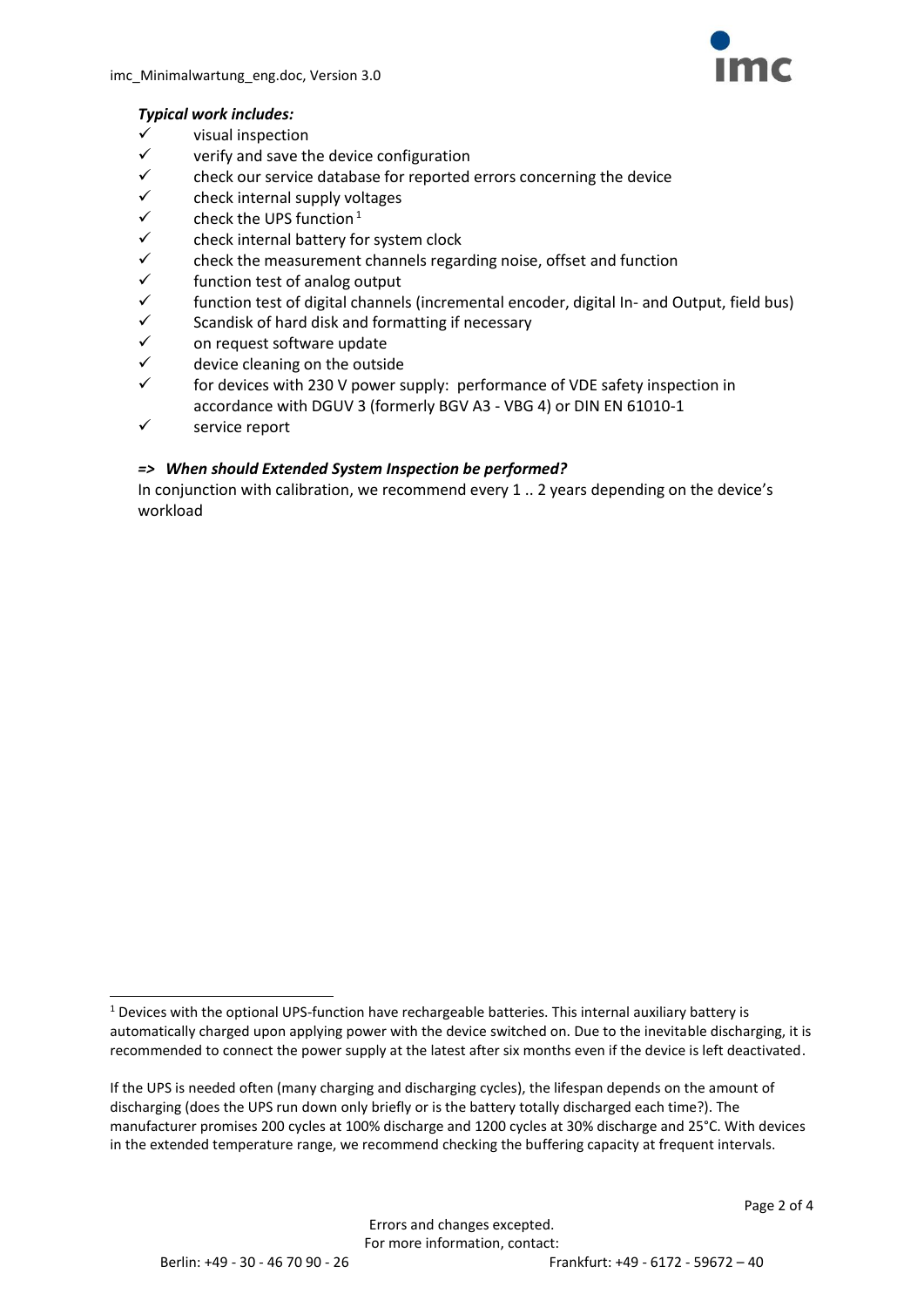In contrast to the function test according to the manufacturer inspection plan (imc System Inspection), the steps performed in Maintenance / System Revision or Extended System Inspection to *increase the system's life expectancy*.

#### **Extended System Inspection (also possible in on-site service)**

Includes: in addition to the system inspection, important maintenance work, system checkup, function test in accordance with manufacturer's inspection plan, service report Required materials charged separately.

(Plus charges for adjustment, repairs, material)

#### *Typical work includes (in addition to the System Inspection):*

- $\checkmark$  Visual inspection of opened device
- $\checkmark$  Inspection of mechanical wearing parts (e.g. contacts, cable adapters)
- $\checkmark$  Ventilation check
- $\checkmark$  With UPS function: visual inspection and function test of rechargeable batteries
- $\checkmark$  Cleaning

#### **When should Extended System Inspection be performed?**

In conjunction with calibration, we recommend every 2 .. 3 years depending on the device's workload or in case of dropped equipment, damage from overvoltage or high short-circuit current.

Within the framework of the extended System Inspection, it is also possible to take account of customer-specific or device-specific prerequisites or conditions (for instance, the characteristics of an ICP channel or the custom interconnections can be checked). All work performed is documented internally by imc with reference to the device's serial number; the customer receives a service report and a test certificate.

### **What should I order? Ordering options with imc CRONOS-PL as an example**

#### **Extended System Inspection CRPL/INSP-x + SUP/INSP2**

Flat charge for one device Includes system checking, function check, service report includes extra work for *necessary* maintenance Additional charges for adjustment, repairs, material The extended System Inspection is also possible on site for standard devices.

 **Maintenance / System Revision CRPL/REV-CRPL-x**

Flat charge for system maintenance and if appropriate, modification to the newest version for 1 device.

(Modification not possible for all devices) Includes: maintenance in accordance with DIN 31051:2003-06, system update, system checking, system modification, function test, service report. Any added modular components are billed to customer. Additional charges for adjustment, repairs, material System Revision is only possible at imc facilities.